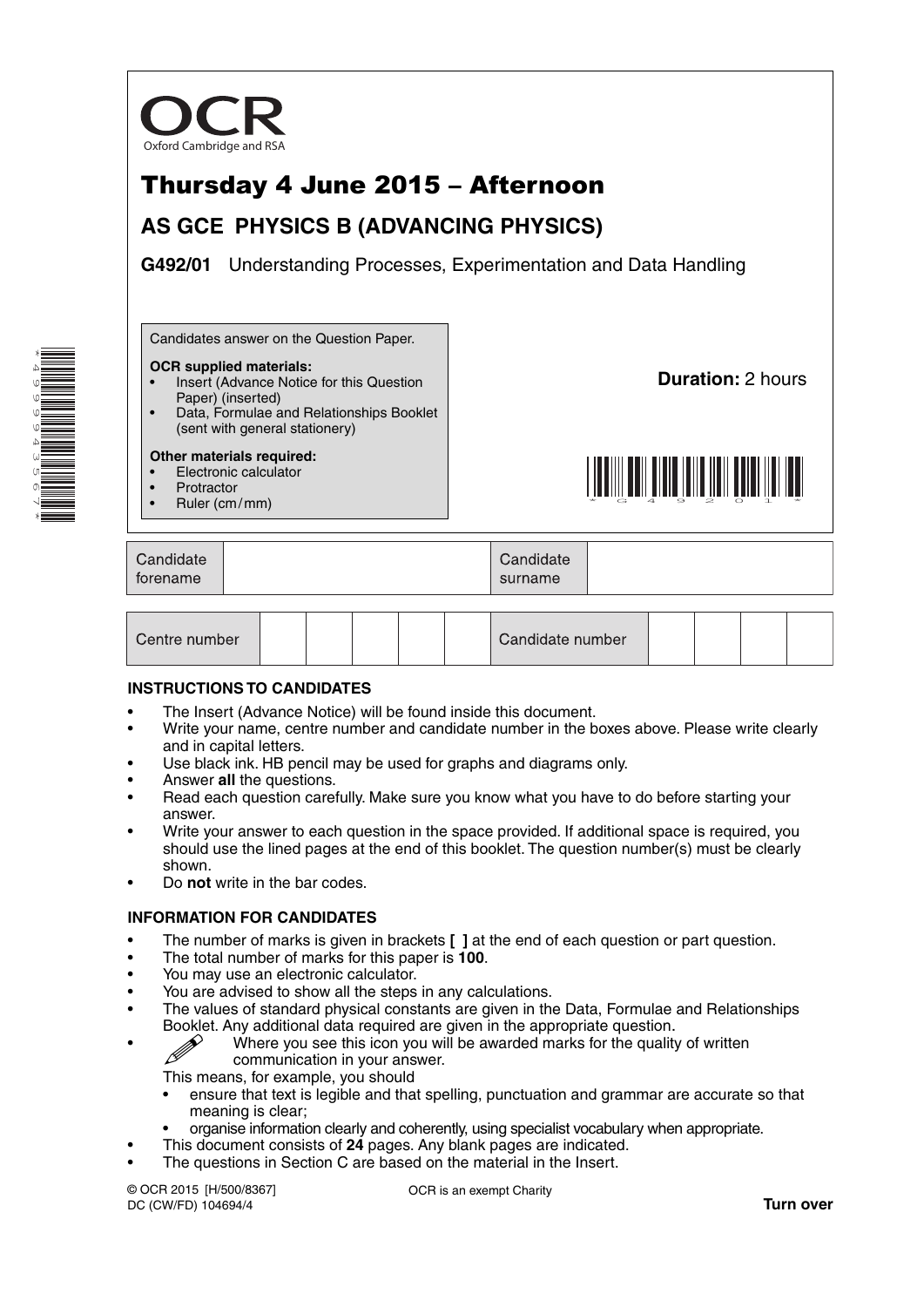**2**

Answer **all** the questions.

# **SECTION A**

| 1            | Here is a list of physical quantities.                                                                                               |                                                    |                                         |      |  |                                                           |       |
|--------------|--------------------------------------------------------------------------------------------------------------------------------------|----------------------------------------------------|-----------------------------------------|------|--|-----------------------------------------------------------|-------|
|              |                                                                                                                                      | displacement                                       | force                                   | mass |  | potential energy                                          | power |
|              |                                                                                                                                      | (a) Which one could have the units kg m $s^{-2}$ ? |                                         |      |  |                                                           |       |
|              |                                                                                                                                      |                                                    |                                         |      |  |                                                           |       |
|              |                                                                                                                                      | (b) Which of the quantities are vectors?           |                                         |      |  |                                                           |       |
|              |                                                                                                                                      |                                                    |                                         |      |  |                                                           |       |
| $\mathbf{2}$ | The following five expressions represent familiar physical quantities in different situations. Each<br>symbol has its usual meaning. |                                                    |                                         |      |  |                                                           |       |
|              |                                                                                                                                      |                                                    | $\frac{hc}{\lambda}$ d sin $\theta$ FAs |      |  | $\frac{\Delta V}{\Delta t}$ $\left(\frac{u+v}{2}\right)t$ |       |
|              |                                                                                                                                      | (a) Which two expressions represent energy?        |                                         |      |  |                                                           |       |
|              |                                                                                                                                      |                                                    |                                         |      |  |                                                           |       |
|              |                                                                                                                                      | (b) Which two expressions represent distance?      |                                         |      |  |                                                           |       |
|              |                                                                                                                                      |                                                    |                                         |      |  |                                                           | [2]   |
|              |                                                                                                                                      |                                                    |                                         |      |  |                                                           |       |

**3** Light of wavelength 590 nm is incident on a diffraction grating. The grating spacing is 2.8 µm.

 **(a)** Calculate the angle of diffraction θ for the first order of diffraction from this grating.

<sup>θ</sup> = ....................................................... ° **[2]**

 **(b)** There is also a diffraction maximum at an angle of 57.4°. Calculate the order *n* of diffraction which occurs at this angle.

*n* = .......................................................... **[2]**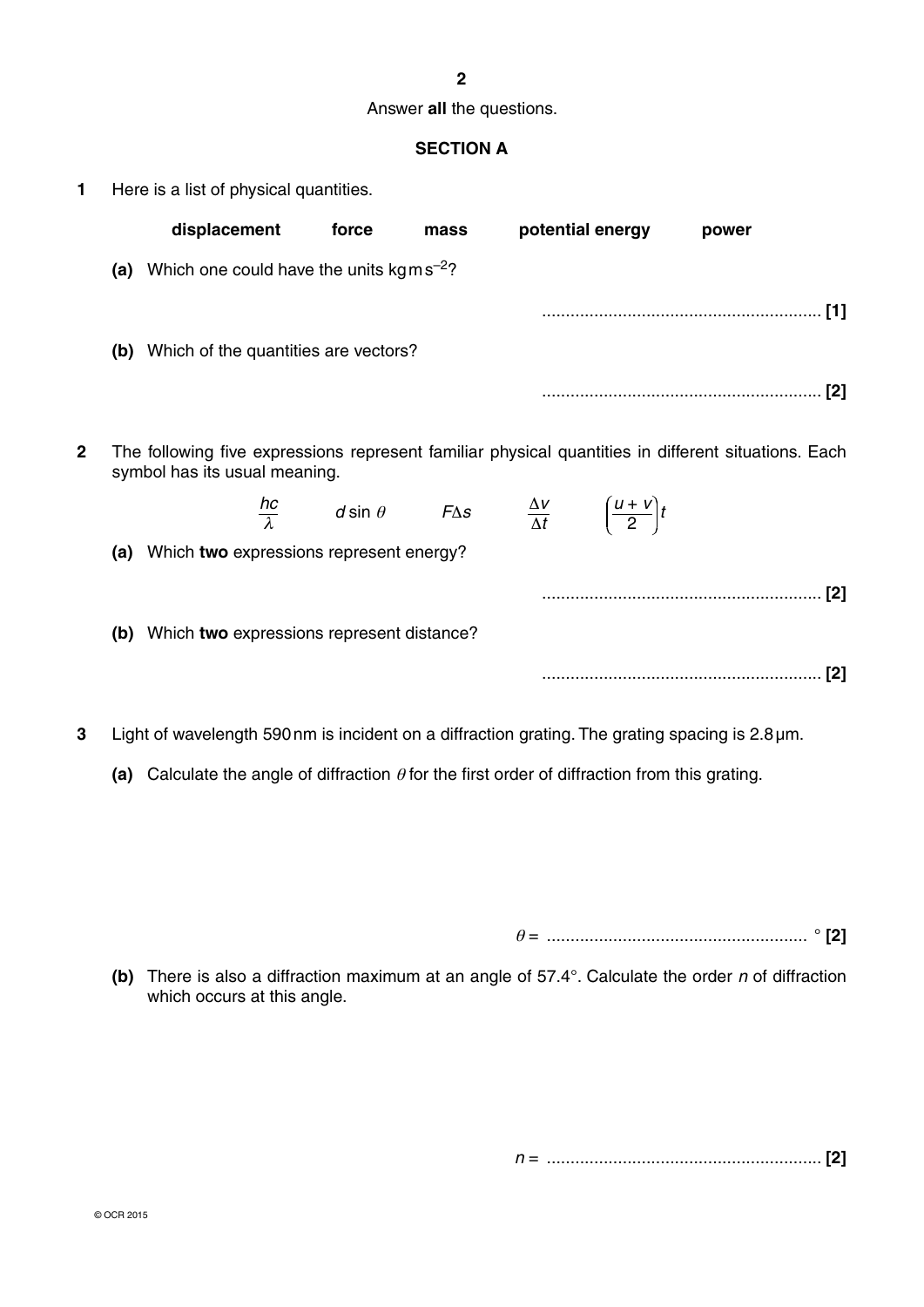**4** The diagram shows a parallel beam of light incident on an aperture of width *b* in an opaque screen. A detector on the other side of the aperture is moved from **A** to **B**.



The detected intensity varies with distance as shown in the graph.



The width of the aperture is increased to 2*b*. The source of light remains the same.

Sketch on the graph above the variation in intensity that would be expected. **[2]**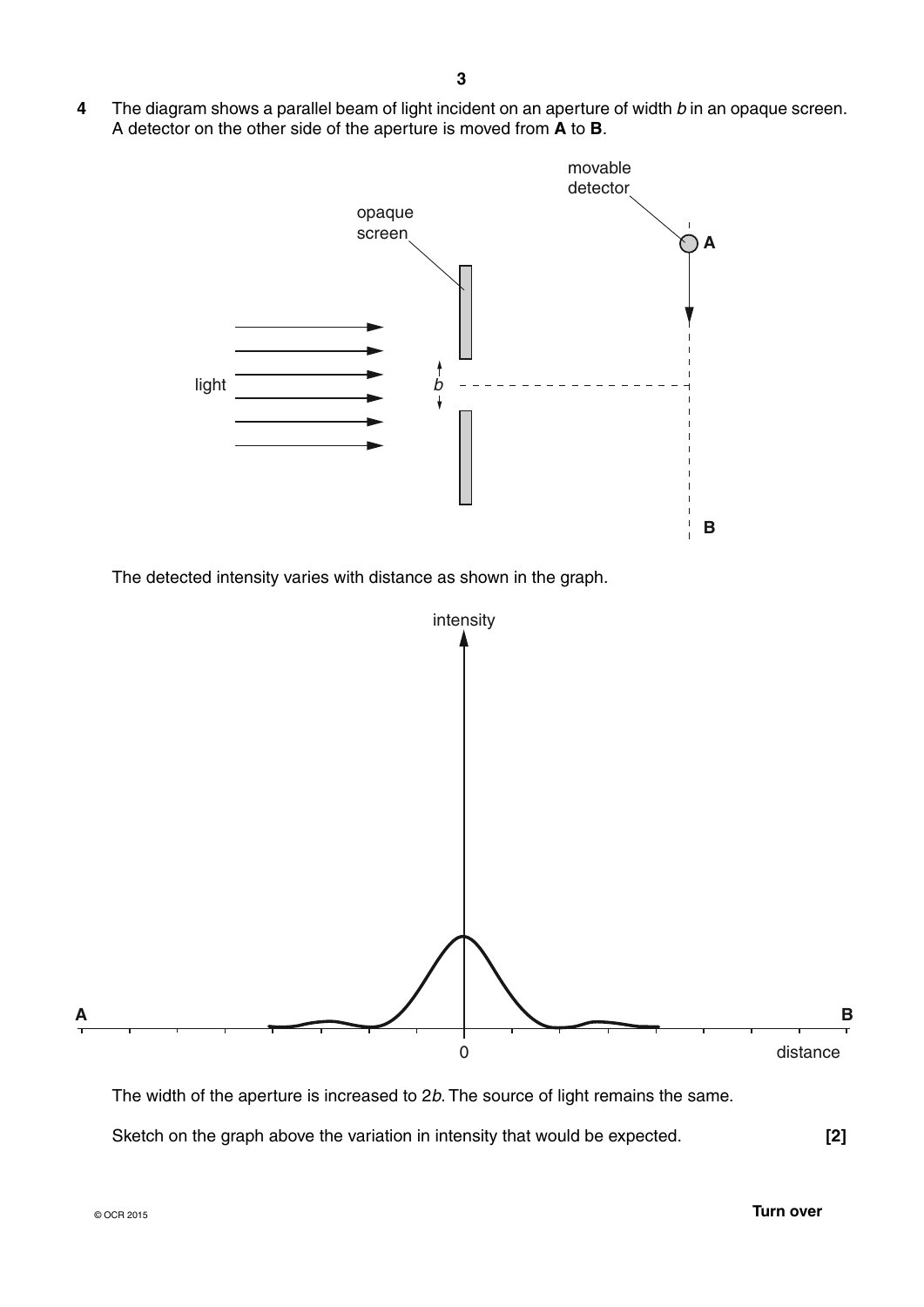**4**

**5** A boat heads out north to cross a river as shown in the diagram.



The boat moves at  $2.4 \text{ m s}^{-1}$  in still water. The river is flowing due east at  $2.8 \text{ m s}^{-1}$ .

By scale drawing or by calculation, find the resultant velocity of the boat.

 magnitude = ...................................................... m s–1 direction = ............................................................... **[3]**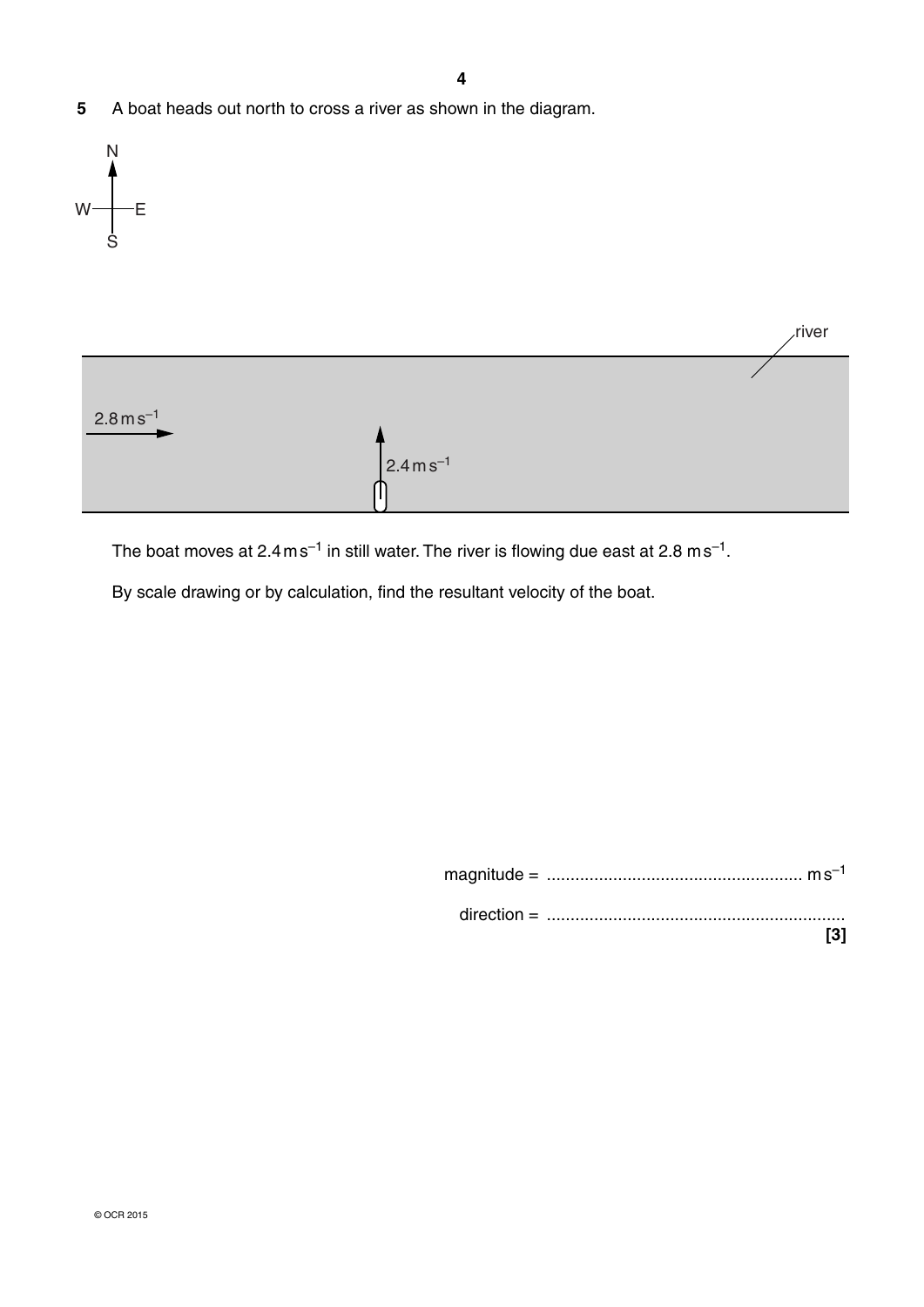**6** A gymnast leaves the surface of a trampoline with an initial vertical velocity of 12 m s–1.



Calculate the height into the air that she rises. State any assumption that you make.

 $q = 9.8 \text{ m s}^{-2}$ 

height = ..................................................... m **[3]**

**7** A ball thrown at 45° to the horizontal follows the path shown in the diagram.



On the diagram, sketch the path the ball may take when it is thrown at the same speed but at an angle greater than 45° (and less than 90°) to the horizontal. **[2]**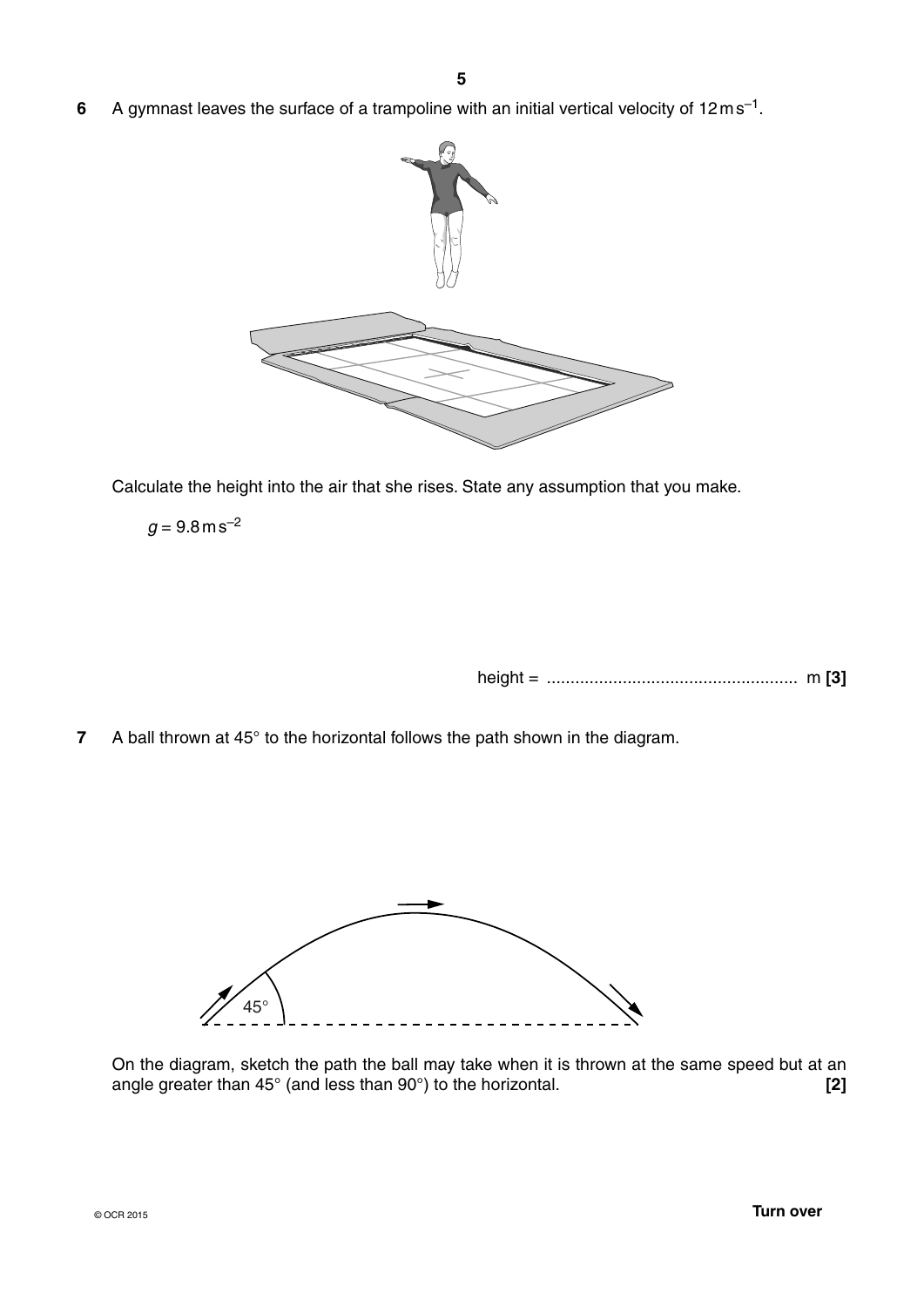## **SECTION B**

**8** Tom connects two loudspeakers to a signal generator of variable frequency and then mounts them on a bench facing each other as shown in Fig. 8.1. A microphone is moved along the line joining the two loudspeakers and its output is detected with an oscilloscope.



**Fig. 8.1**

 **(a)** It is observed that the sound level detected by the microphone varies. The sound level is at a maximum at several places, including the position **X**, mid-way between the two loudspeakers. Explain why the sound level varies and why it is a maximum mid-way between the two loudspeakers.

**[3]**

 **(b)** The frequency of the signal generator is set at 2000 Hz. Calculate the distance between **X** and the nearest adjacent maximum.

speed of sound in air  $= 340 \text{ m s}^{-1}$ 

distance = ..................................................... m **[2]**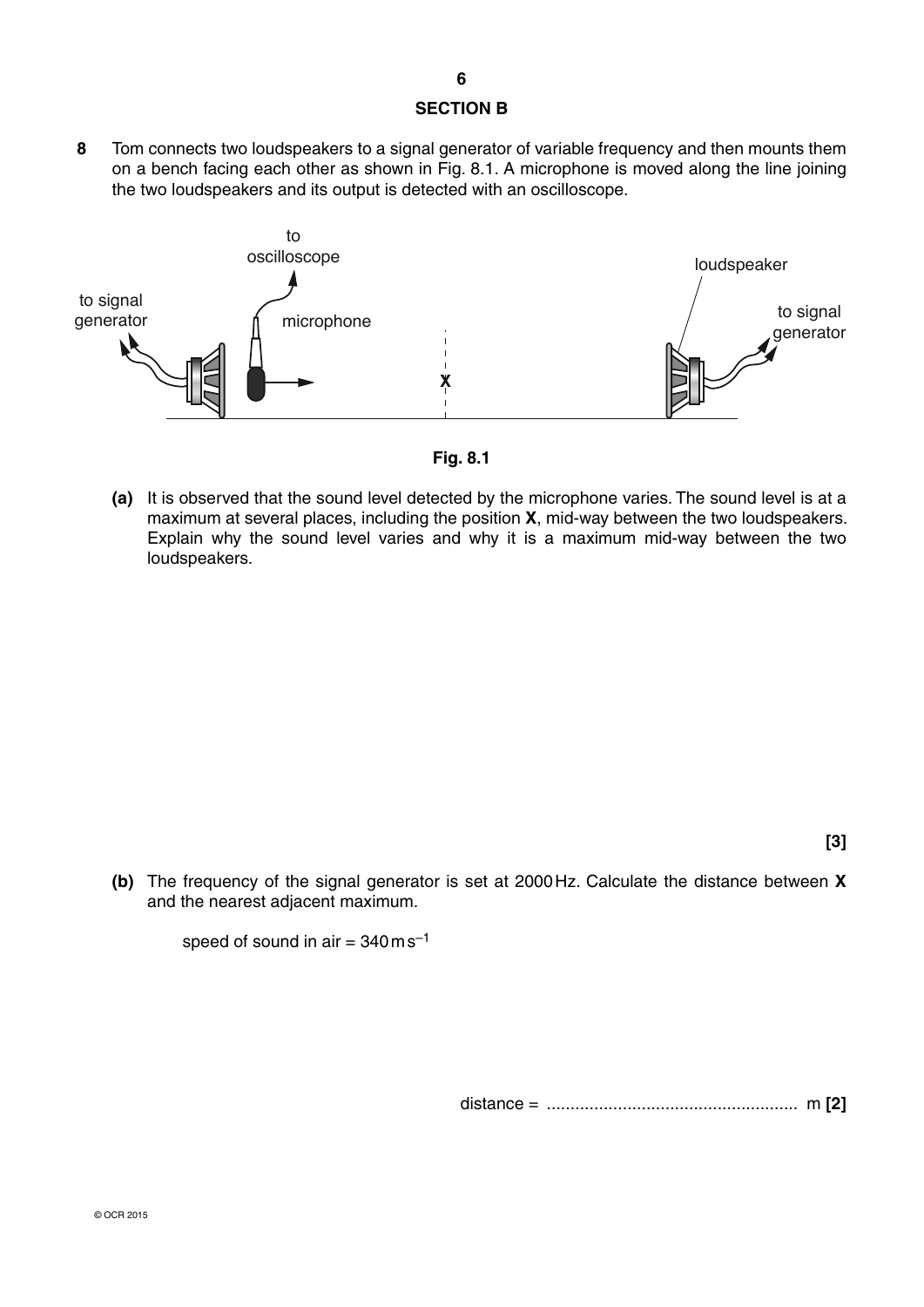- **(c)** Sam uses the same signal generator and loudspeakers to set up this experiment, but her observations are different from Tom's.
	- **(i)** The distance between adjacent maxima in Sam's experiment is half the distance calculated in **(b)**.

Explain what she must have done differently from Tom in setting up the experiment to obtain this result.

 **(ii)** Sam observes that the sound level is a minimum, not a maximum, at the central point **X**. State what this observation tells you about the waves leaving the two loudspeakers.

**[1]**

 **(d)** The experiment is repeated outdoors. It is found that the variation of the sound level is much easier to detect than in the laboratory.

Suggest, with an explanation, why this is so.

**[2]**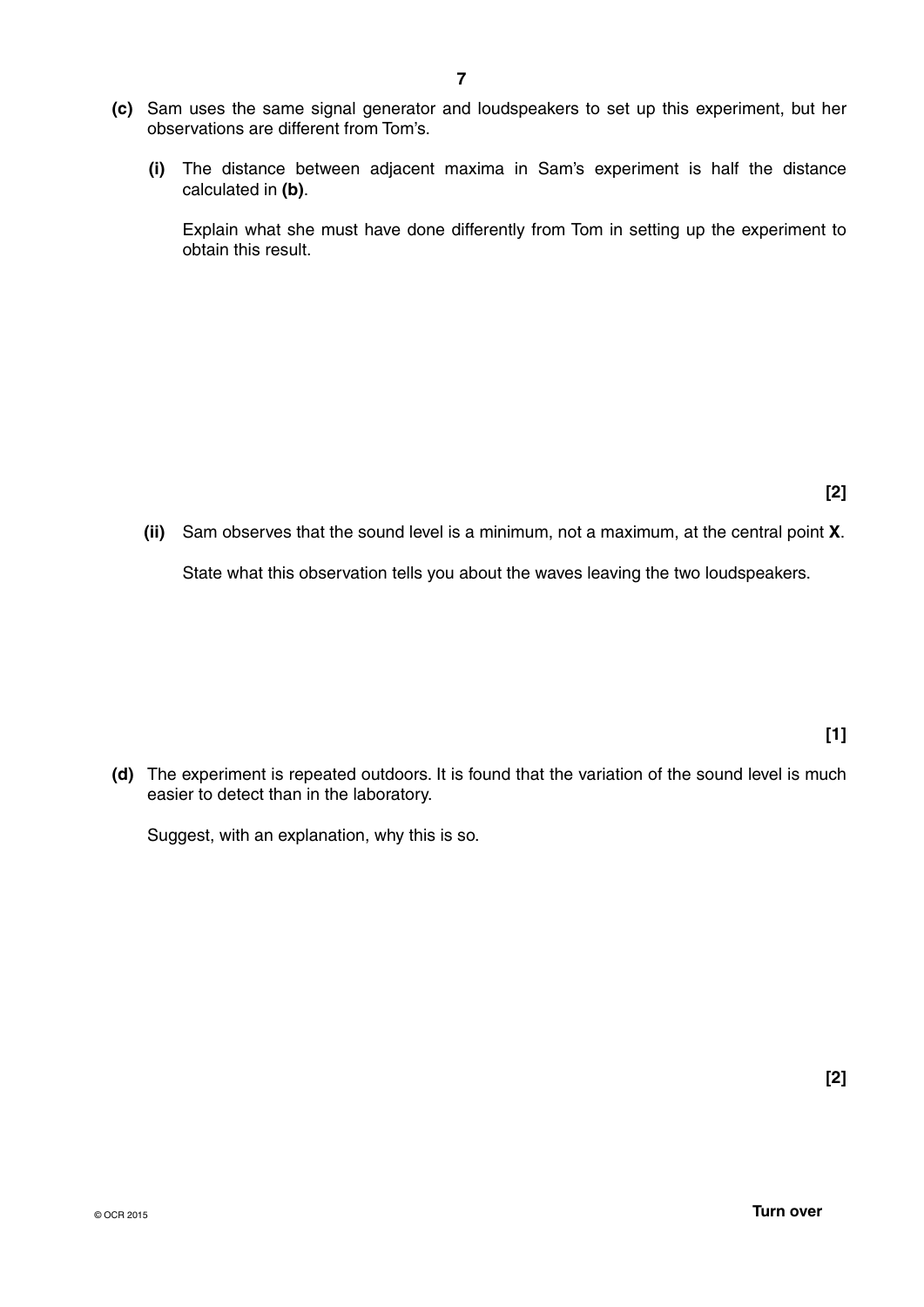**9** Standard 50 W filament lamps are often replaced by LED lamps such as the one shown in Fig. 9.1.





- **(a)** The power consumption of the set of 22 LEDs is 5 W.
	- **(i)** Calculate the number of photons emitted by **one** LED each second. Assume that the mean photon frequency is  $5.0 \times 10^{14}$  Hz and that the energy efficiency is 100%.

 $h = 6.6 \times 10^{-34}$  J s

number = .................................................... s–1 **[3]**

**(ii)** The 5W LED lamp has the same brightness as the 50W filament lamp. For both lamps, virtually all the power input is radiated as photons of electromagnetic radiation.

Explain what this implies about the nature of the photons emitted by the filament lamp.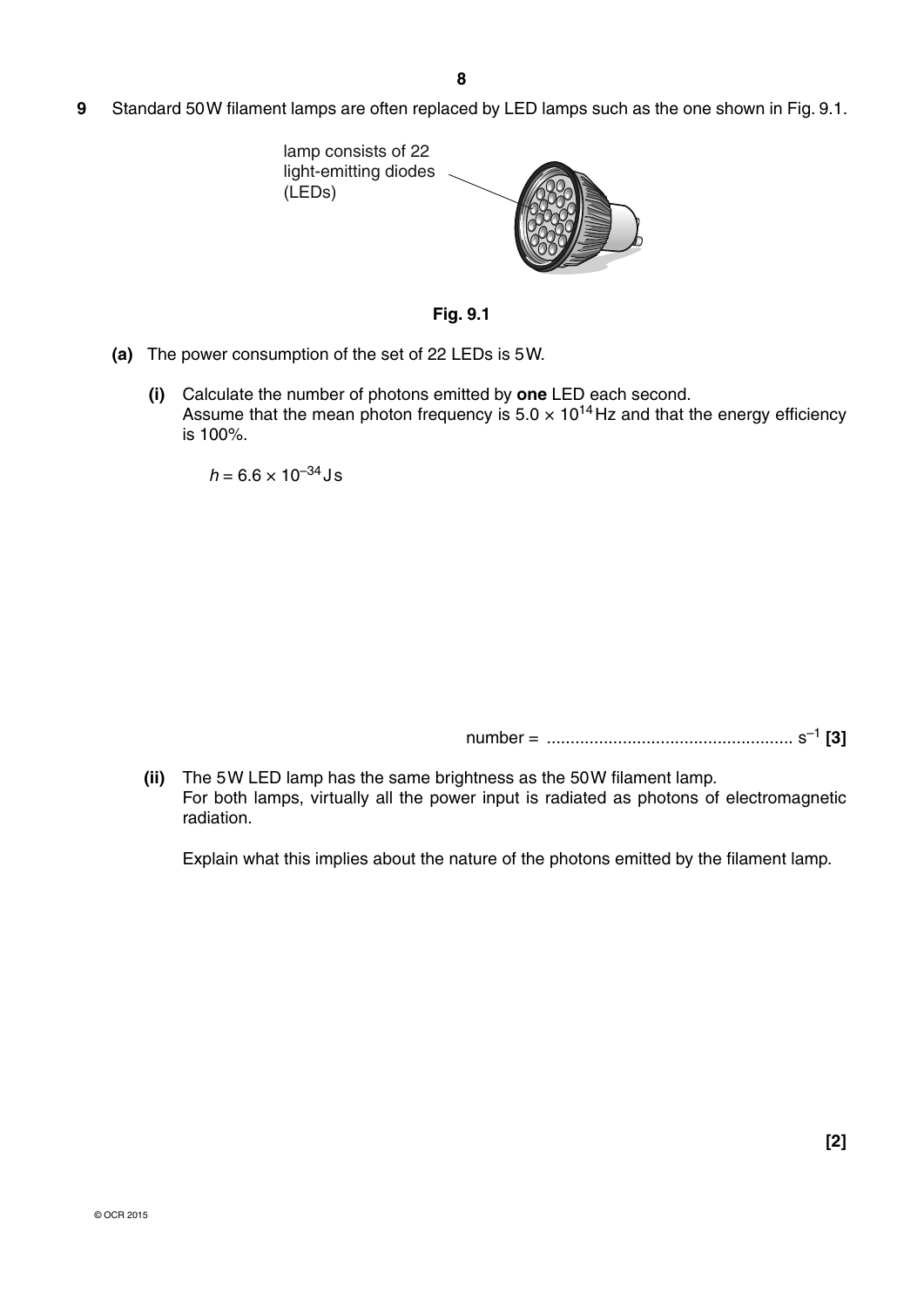**(b)** The photons emitted by the LED lamp are not all of the same wavelength and frequency. The variation of power emitted with wavelength is given in Fig. 9.2.



**Fig. 9.2**

In  $(a)(i)$  it was assumed that the mean photon frequency is  $5.0 \times 10^{14}$  Hz.

Explain how Fig. 9.2 shows that  $5.0 \times 10^{14}$  Hz is **not** a very accurate estimate of the mean frequency of photons emitted by the LED.

 $c = 3.0 \times 10^8 \text{ms}^{-1}$ 

**[2]**

 **(c)** The manufacturers of the lamp giving the spectrum of Fig. 9.2 produce a similar lamp which emits light with the spectrum shown in Fig. 9.3.



**Fig. 9.3**

Explain how, viewing the light emitted by both lamps, you are able to tell which lamp produced the spectrum shown in Fig. 9.3, and suggest an environment for which it would be more suitable than the other.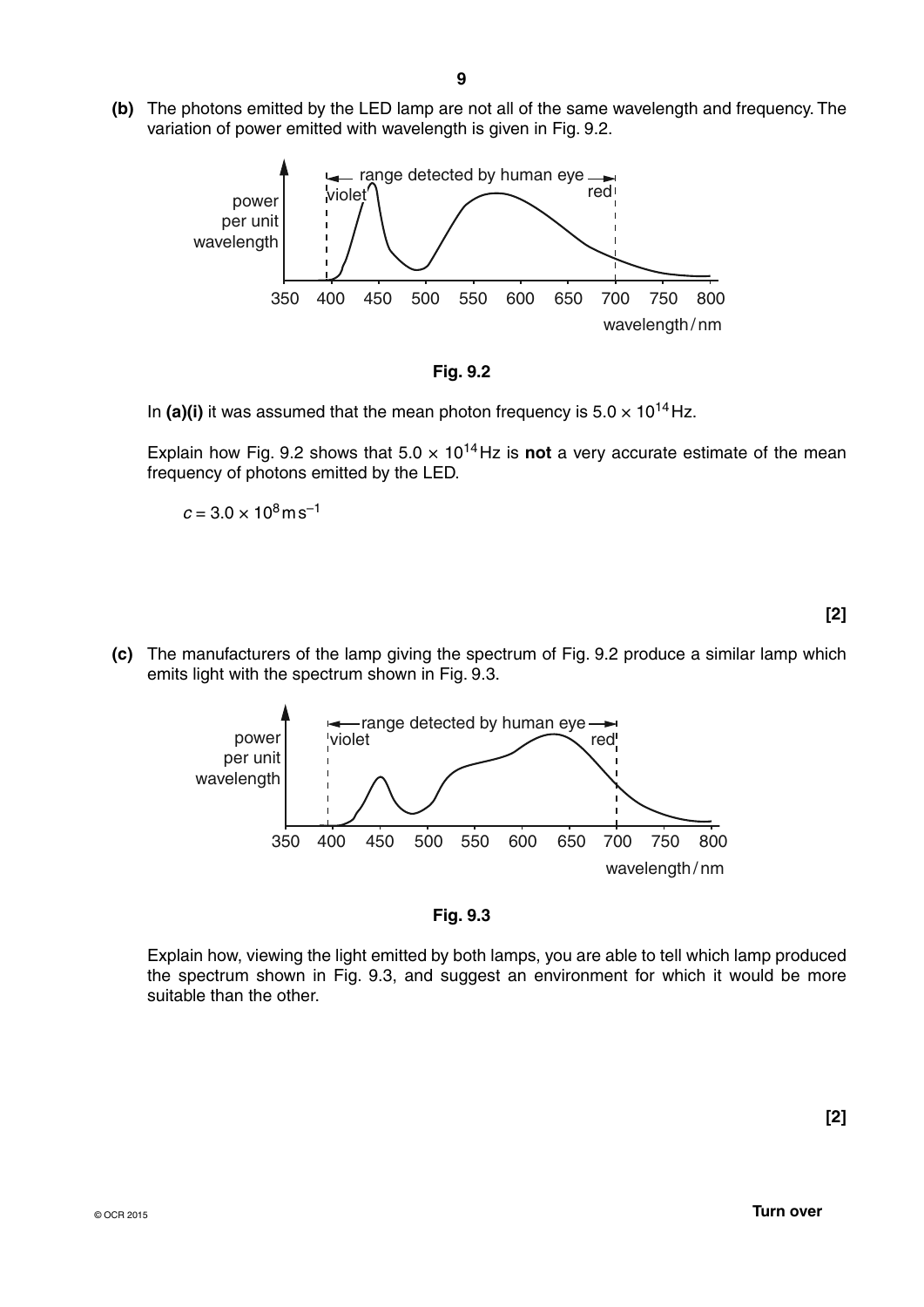**10** In October 2012, the Austrian skydiver Felix Baumgartner jumped from a balloon more than 36 km above the Earth's surface. He fell freely for over four minutes before opening his parachute.



Fig. 10.1 shows how his velocity changed during that time.

**Fig. 10.1**

- **(a)** At the height from which Baumgartner jumped, the atmosphere is of very low density. As he fell, the air became denser.
	- **(i)** Using the graph of Fig. 10.1 show that, 30 s after he started to fall, his acceleration was about 7 m s<sup>-2</sup>. Show your working clearly.

**[2]**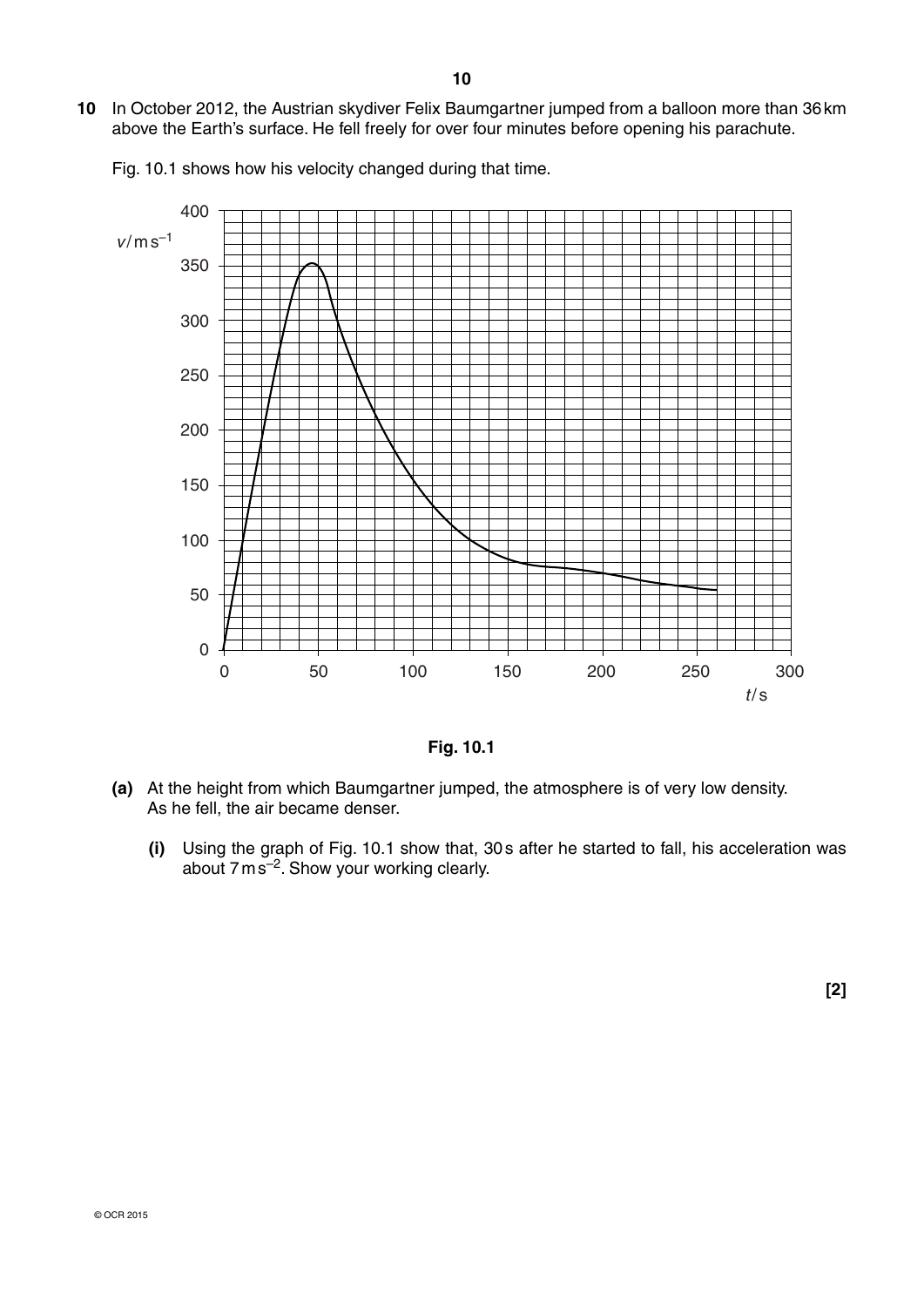**(ii)** Calculate the upward force *F* acting on Baumgartner at this point.

total mass of Baumgartner = 95 kg

 $q = 9.8 \text{ m s}^{-2}$ 

force = ...................................................... N **[3]**

**(b)** Describe the shape of the graph between 30s and 70s. Explain the velocity changes in terms of changes in the air through which Baumgartner was falling. You may wish to label any point(s) of interest on Fig. 10.1.

**[3]**

 **(c)** It has been claimed that Baumgartner fell more than 35 km in the 260 seconds before he opened the parachute.

Use the graph of Fig. 10.1 to check whether this claim is correct.

Show your method clearly.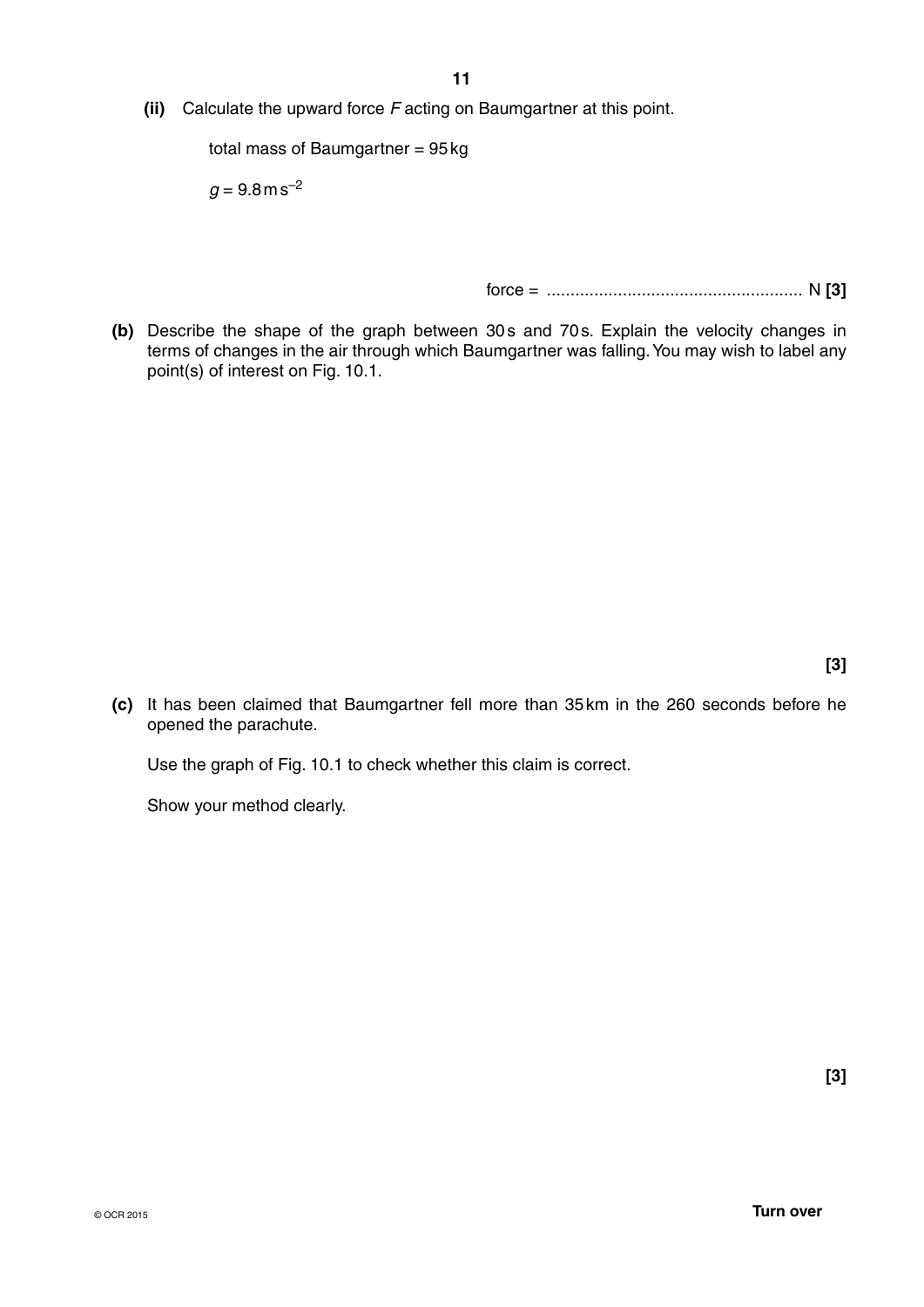**11** This question is about the energy losses from a moving vehicle caused by forcing the air in front of it out of its way.

Fig. 11.1 shows a bus moving at a constant velocity *v* along a straight, level road through still air. The bus is modelled as having a uniform cross-section.



**Fig. 11.1**

The effects of a streamlined shape on the drag forces have been ignored in this model.

 **(a)** The cross-sectional area of the bus is *A*. Use appropriate algebraic equations to explain why the mass *m* of air displaced by the bus in a time *t* is given by

$$
m = \rho A v t
$$

where  $\rho$  is the density of the air.

**[1]**

 **(b)** In this model, the air displaced by the bus is forced to move at the same speed *v* as the bus. Show that the kinetic energy  $E_K$  gained by the air displaced in a time *t* is given by

 $E_k = \frac{1}{2} \rho A v^3 t$ .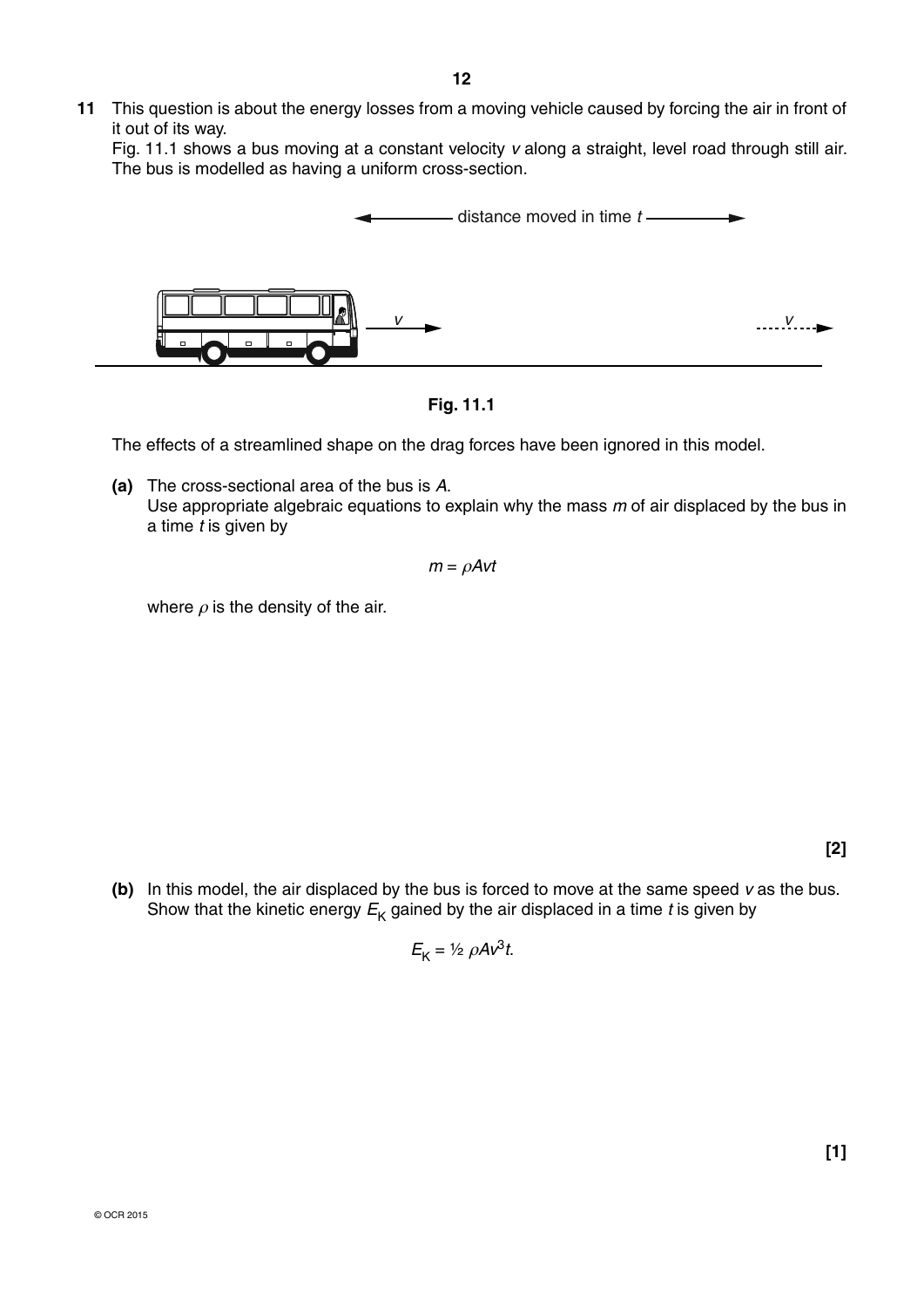**(c)** Use the equation given in **(b)** to calculate the power dissipated into the air when a bus of cross-sectional area  $9.0 \text{ m}^2$  travels at a constant speed of  $20 \text{ m s}^{-1}$ .

 $\rho = 1.2$  kg m<sup>-3</sup>

power = ..................................................... W **[2]**

 **(d)** A typical car carries two or three people while a typical coach carries 45 people (Fig. 11.2).







Discuss the advantages and disadvantages of travelling between towns by these different methods.



*In your answer, you should include comparisons of energy losses and other factors of importance for travellers.*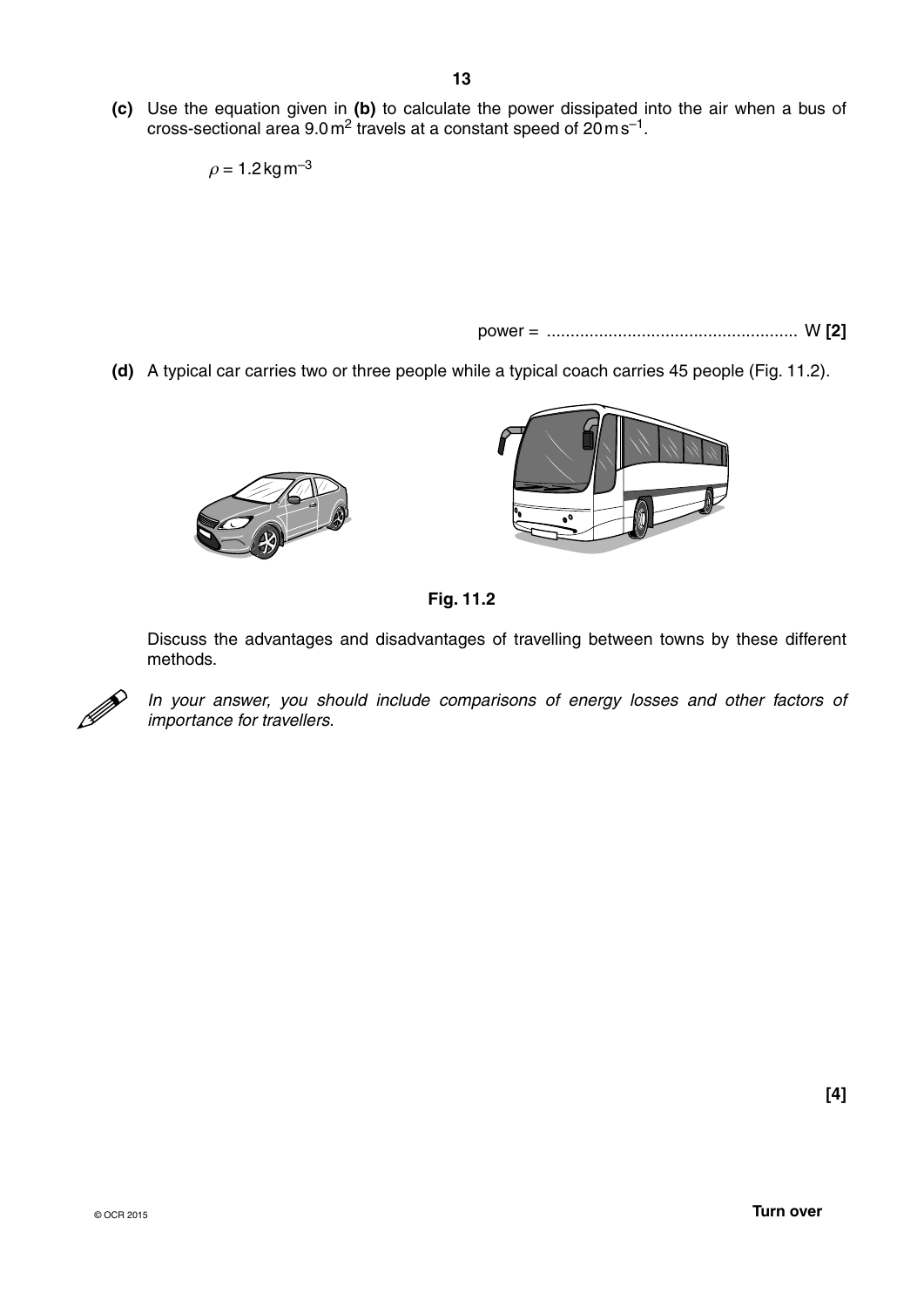#### **SECTION C**

#### **The questions in this section are based on the material in the insert.**

**12** This question is about the article *The response time of thermistors*.

When the sensors were all plunged into the hot water at time  $t = 0$  as described in the article the results were as follows.



**Fig. 12.1**

................................................................

................................................................

................................................................

................................................................

**[1]**

**[1]**

 **(a) (i)** State the sensor with the shortest response time.

State the sensor with the longest response time.

 **(ii)** State the sensor with the greatest sensitivity.

State the sensor with the least sensitivity.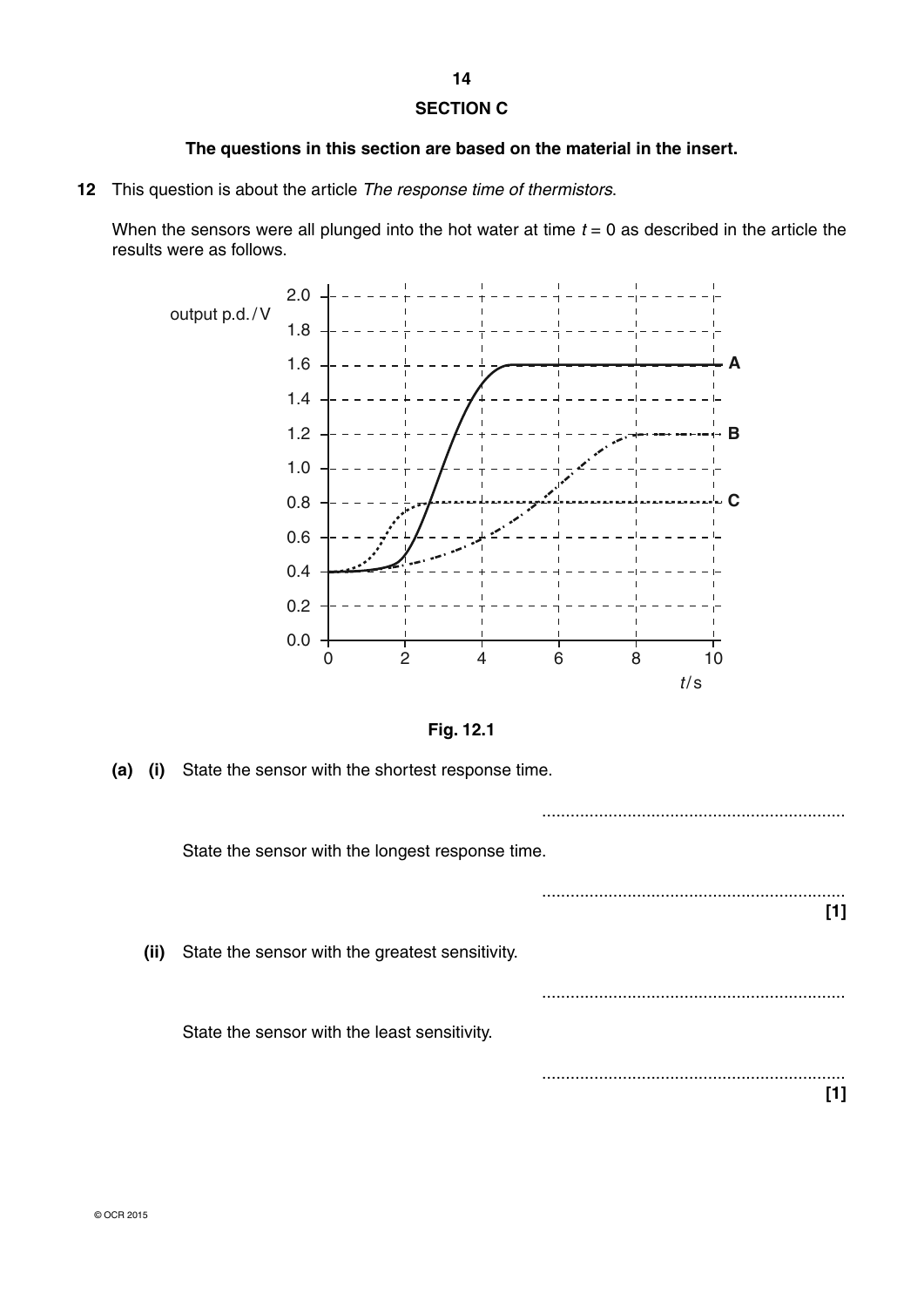**(b)** The temperature rise was 50 °C for all sensors.

Calculate the sensitivity of sensor **A**.

sensitivity of sensor **A** = ...................................... unit ..................... **[3]**

- **(c)** A sensor is needed to provide an early warning system in a baby incubator to prevent overheating.
	- **(i)** State, giving reasons related to sensitivity and response time, which of **A**, **B** or **C** is the best choice of sensor for this purpose.

**[2]**

 **(ii)** Draw one additional line on Fig. 12.1 to represent a sensor which, when exposed to a 50 °C temperature rise, has a response time between that of sensors **A** and **B** and greater sensitivity than all of the other three sensors. You can assume that the output p.d. of the new sensor is 0.4 V at room temperature. **[3]**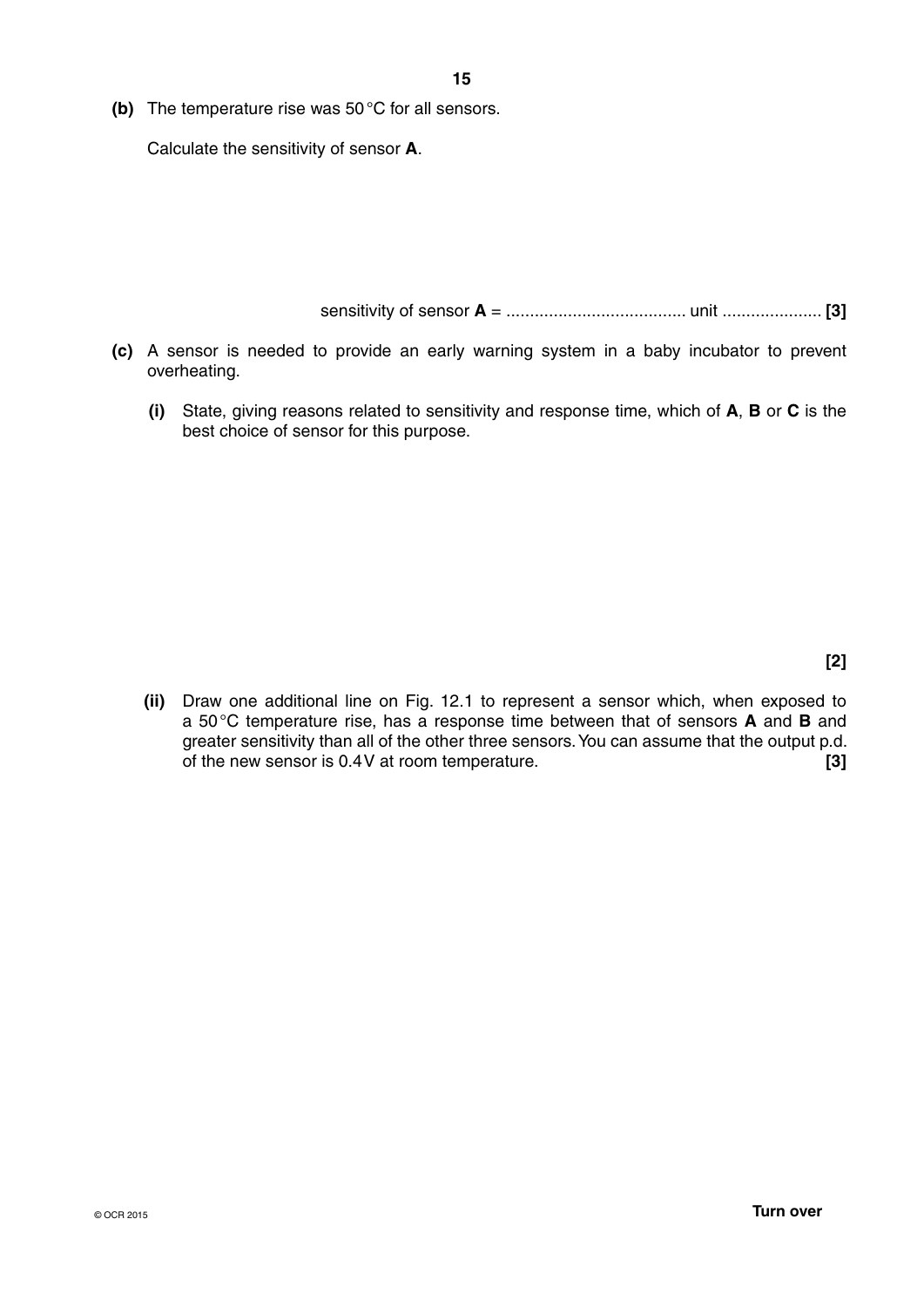

**13** This question is about the article *Electricity consumption in an American home*.

**Fig. 13.1**

 **(a)** Discuss the effect on the monthly electricity consumption of the changes made in 1998.



*In your answer, use data from Fig. 13.1 and Tables 1 and 2 in the article.* In this part, you should ignore any changes in the number of people living in the house.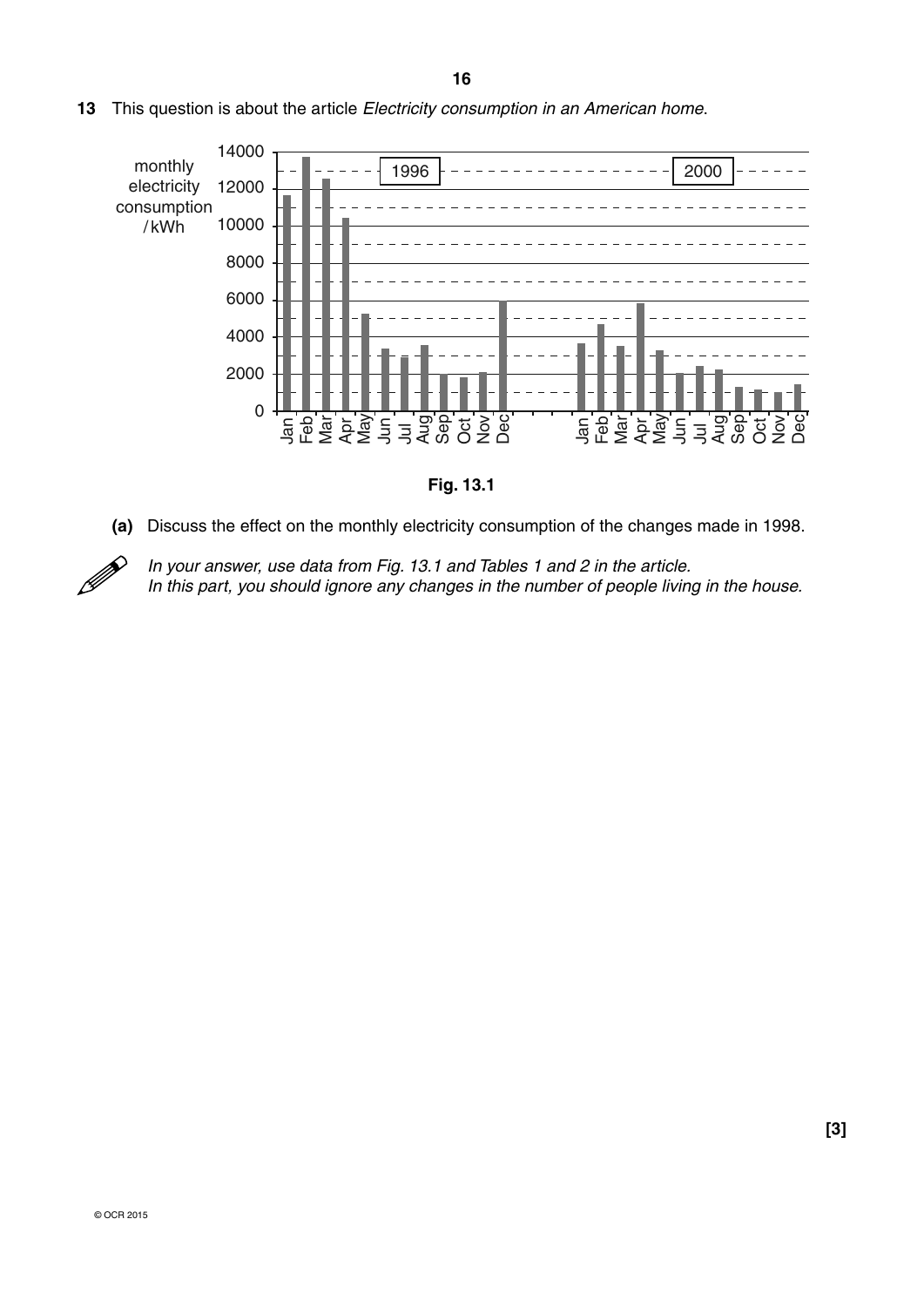**(b)** Use data from Tables 1 and 2 in the article to calculate the energy reduction in joules between 1996 and 2000 for the month of May.

energy reduction = ....................................................... J **[2]**



 **(c)** Fig. 13.2 uses data that take into account the number of people in the house.



 **(i)** Give one reason for, and one reason against, taking the number of people into account.

**[2]**

 **(ii)** State **two** separate features of Fig. 13.2 that provide evidence that there were differences in average monthly **temperatures** between the two years.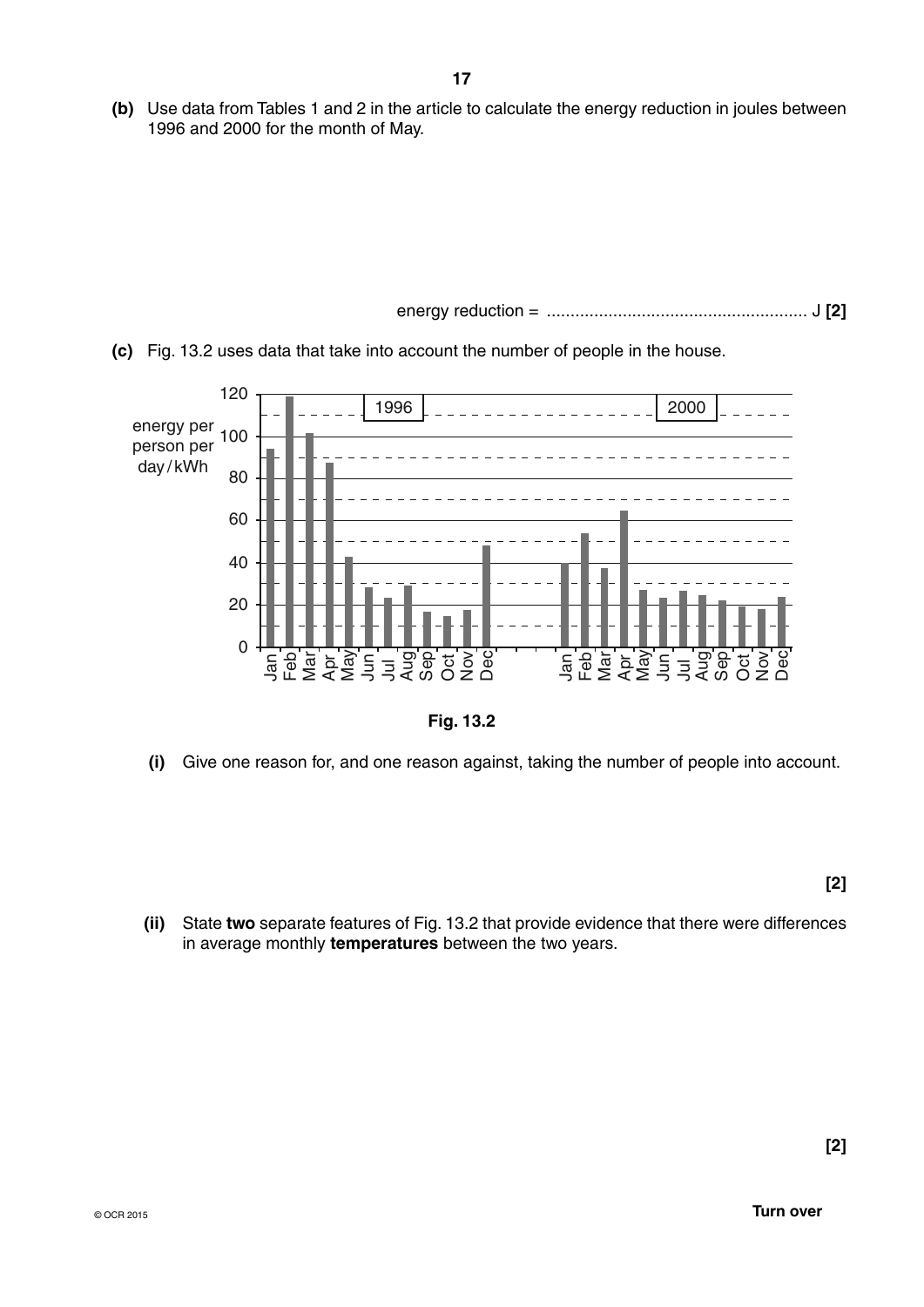**(iii)** The average monthly temperatures have not been recorded, only the long-term average over many years.

Explain why this makes the comparisons of the two data sets less straightforward.

 **(d)** Fig. 13.3 shows the relationship between temperature and daily energy use per person **in 1996** based on the thirty-year average monthly temperature data.

A best-fit line has been added to the data.



**Fig. 13.3**

Comment on the relationship between temperature and energy use shown by this graph.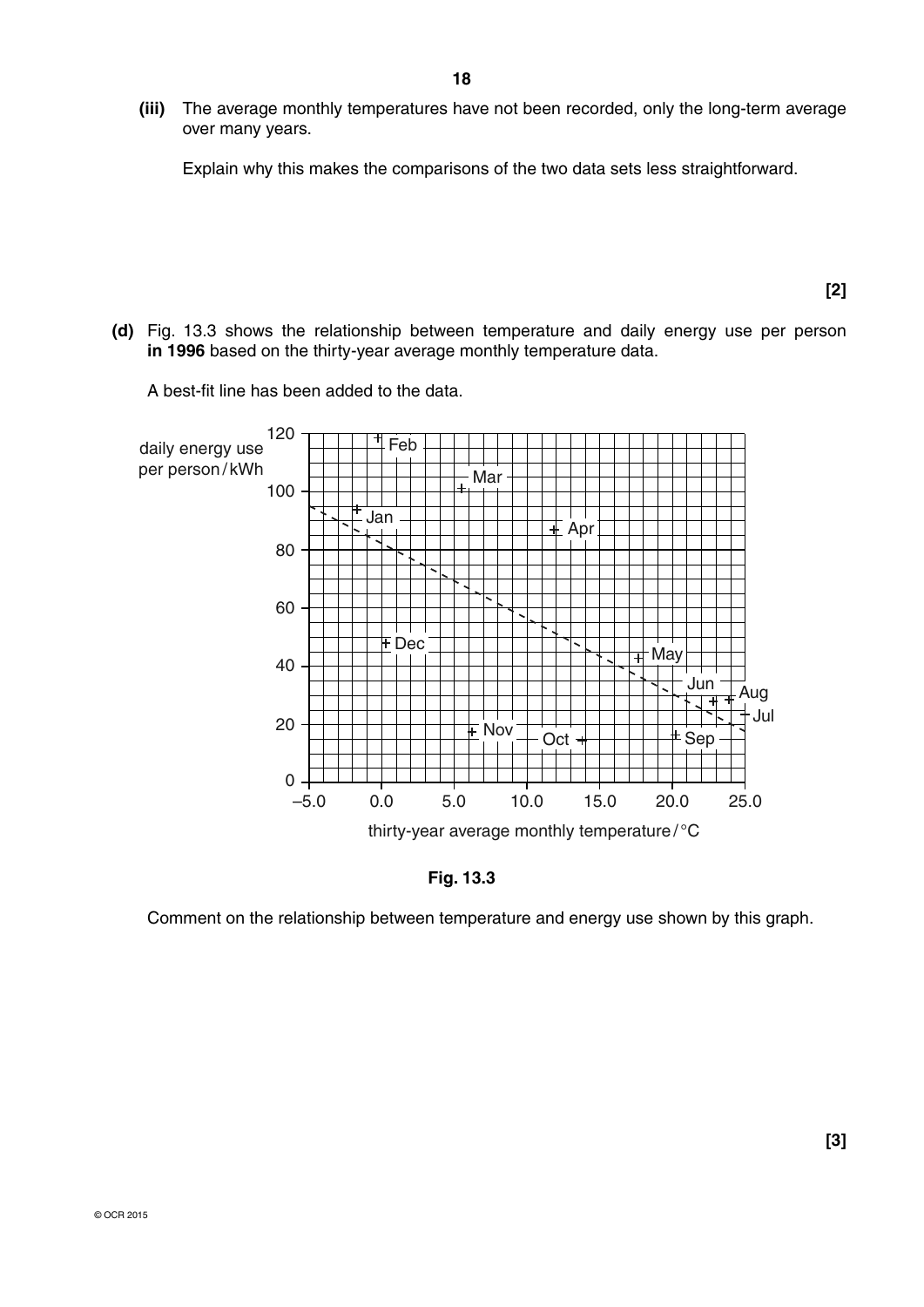- **14** This question is about the article *Thomas Young's double slit experiment*.
	- **(a) (i)** Suggest, with reasons, why the wave theory of light was not widely accepted in Britain before Young's experiment.

**[2]**

 **(ii)** State and explain why in Young's original experiment the sunlight was passed through a tiny hole.

**[1]**

 **(iii)** Suggest and explain **one** advantage of using a laser in a modern version of the experiment.

**[1]**

 **(b)** A student sets out Thomas Young's experiment but uses a laser instead of sunlight. The experiment is set up to calculate a value for the wavelength of the laser light.

The thickness of the stiff paper used to split the laser beam is calculated from the measurement of a stack of 40 identical pieces of stiff paper.

Explain how this method reduces the uncertainty compared with making a measurement of the thickness of a single piece of paper.

**[2]**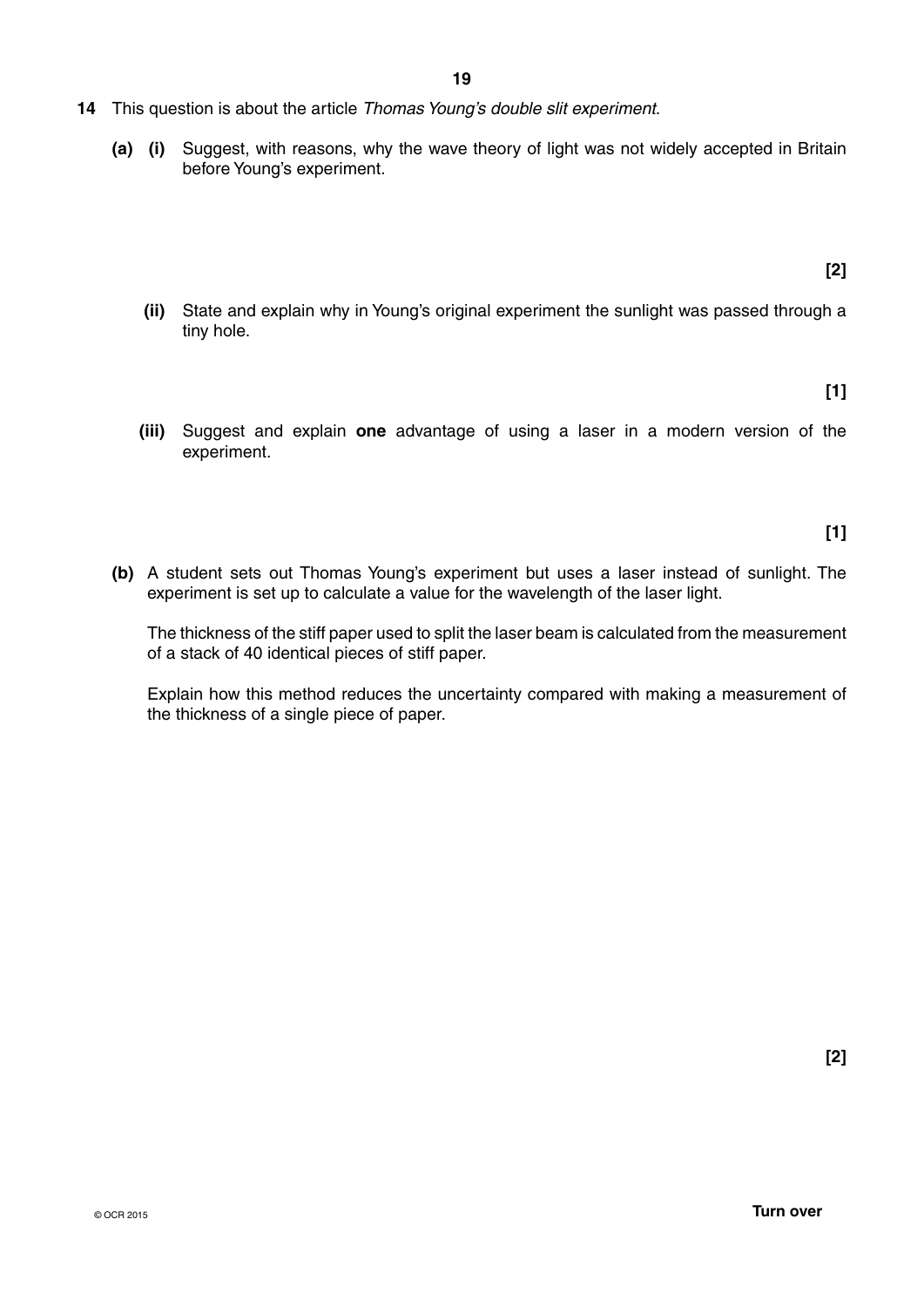**(c)** The following values are measured in the student's experiment:

thickness of paper,  $d = 0.11 \pm 0.01$  mm

distance from paper to the screen,  $L = 6.40 \pm 0.05$  m

separation of fringes on the screen,  $x = 2.4 \pm 0.1$  cm.

 **(i)** The student wrongly states that the percentage uncertainty in the wavelength is roughly equal to the percentage uncertainty in *x*, the separation of the fringes, because the other two percentage uncertainties are much smaller.

Comment on the student's statement.

Use calculations to support your answer.

**[3]**

**(ii)** Use the equation  $\lambda = \frac{xd}{L}$  and the student's measurements, to calculate a mean value for the wavelength.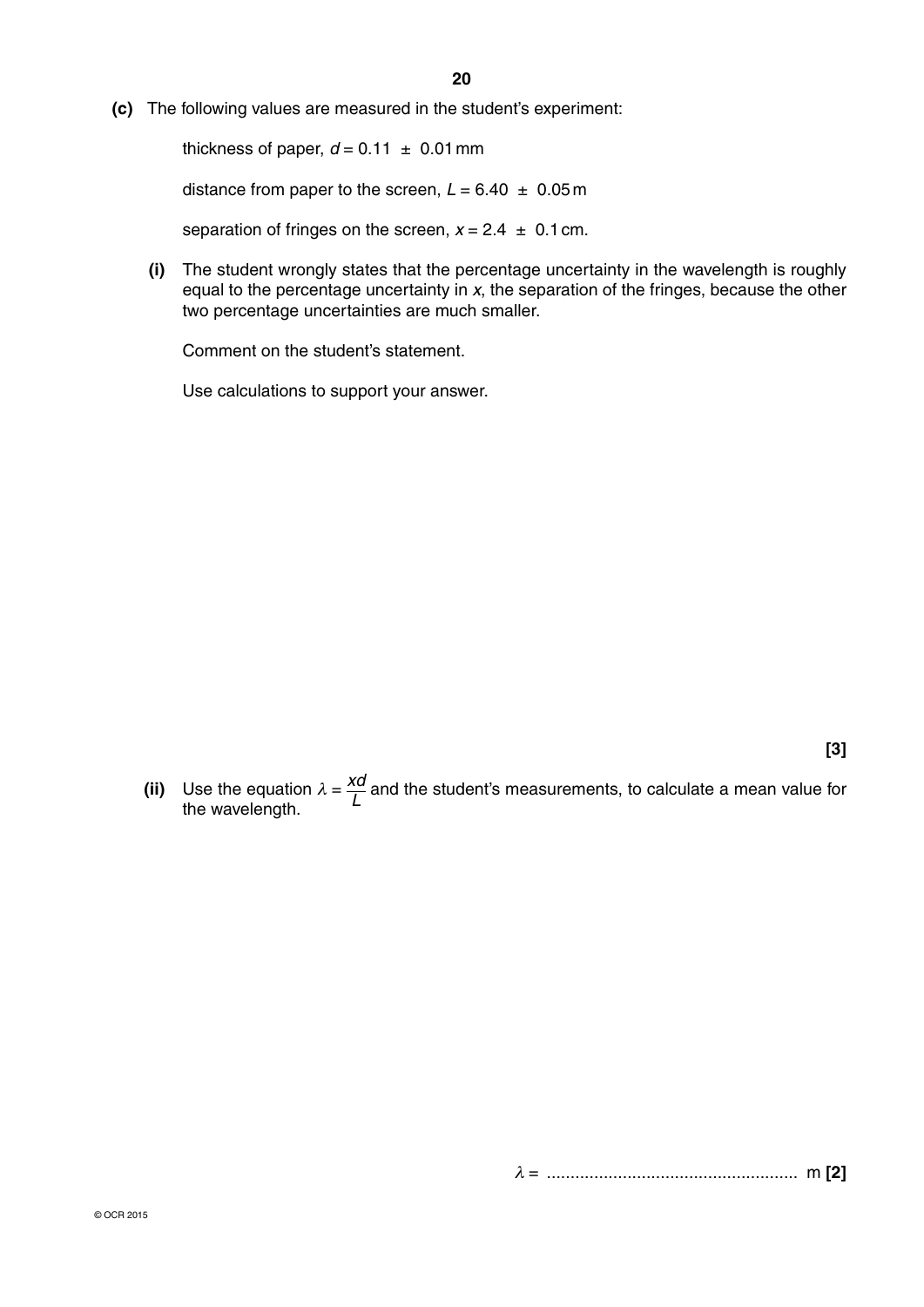**(iii)** Calculate the maximum value for the wavelength λ using the uncertainties quoted in the student's measurements.

<sup>λ</sup>maximum = ..................................................... m **[2]**

**(iv)** The value of  $\lambda_{\text{maximum}}$  from the student's data is significantly lower than the manufacturer's value for the wavelength of the laser used in the experiment, which is 635 nm.

Explain how this value supports the statement in the article:

*The systematic error introduced by placing the card at an angle to the beam could considerably exceed the uncertainties in measurements of the fringe separation and the thickness of the card.*

# **[3]**

# **END OF QUESTION PAPER**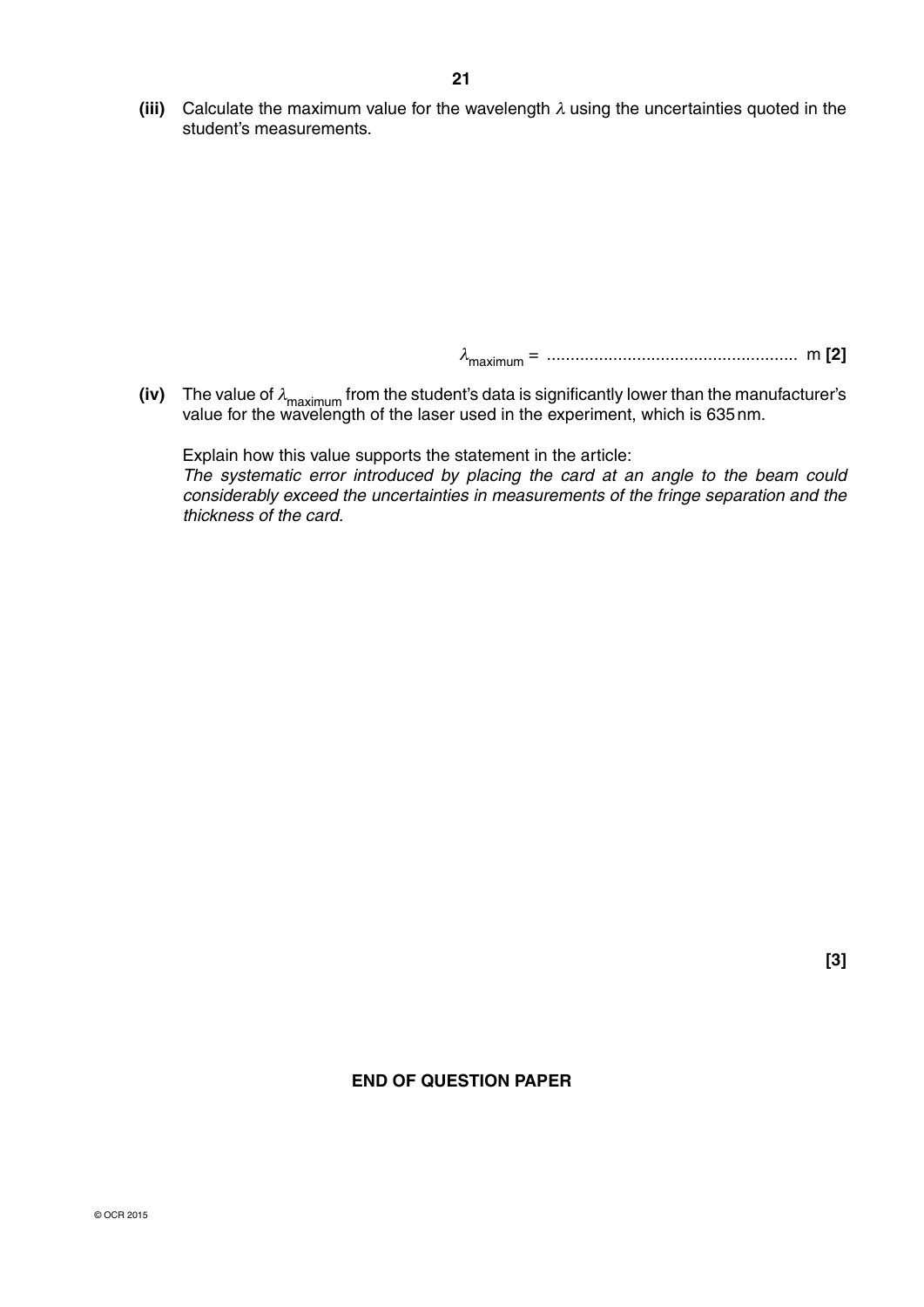### **ADDITIONAL ANSWER SPACE**

If additional answer space is required, you should use the following lined page(s). The question number(s) must be clearly shown in the margin(s).

© OCR 2015